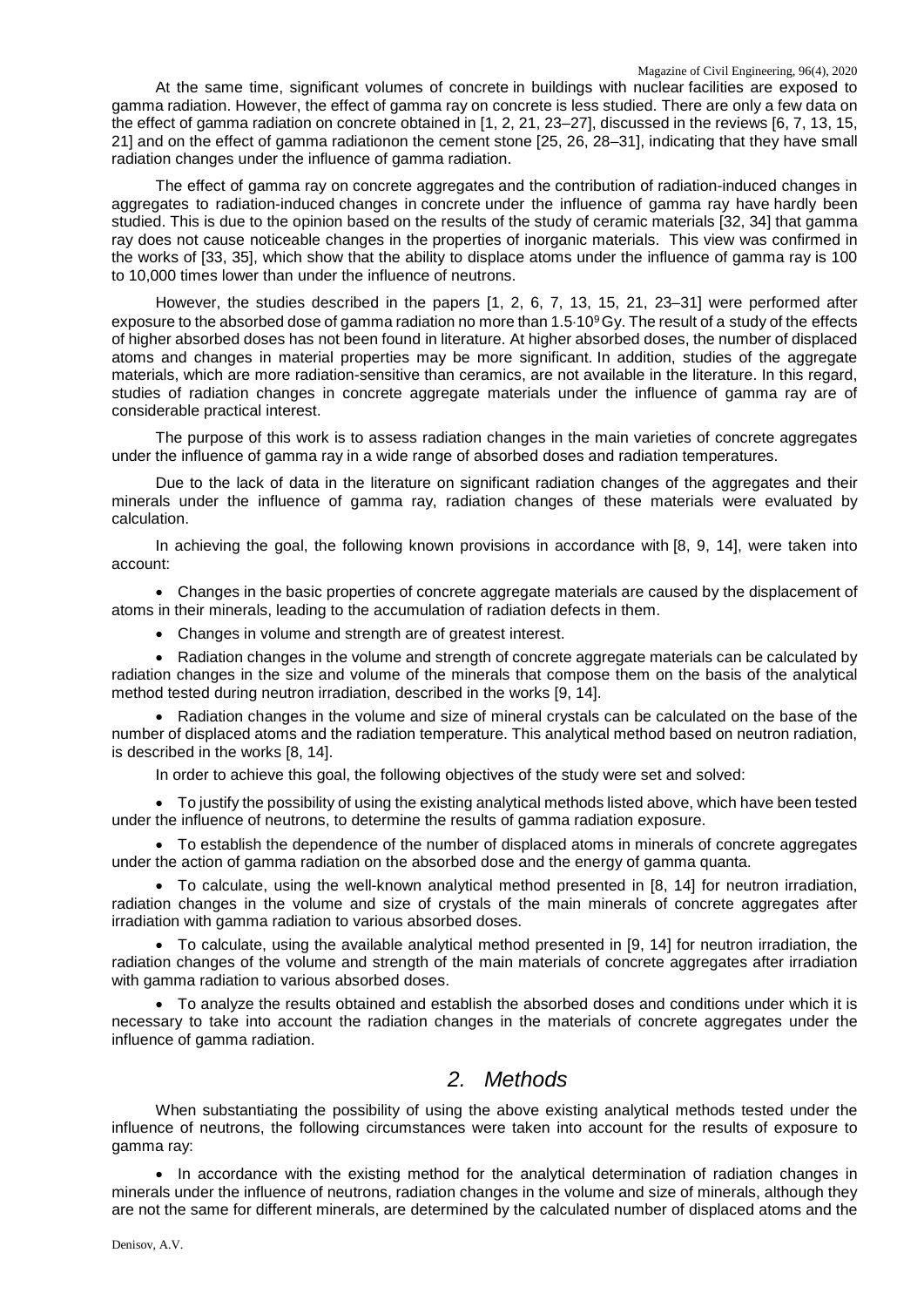irradiation temperature. In this regard, the most important for substantiating the possibility of using this analytical method when exposed to gamma ray is the condition that the same number of displaced atoms when irradiated with neutrons and gamma ray cause approximately equal radiation changes.

• Although atom displace efficiency in gamma radiation is 100 to 10,000 times lower than that of neutrons, the number of basic radiation defects (vacancies, interstitial atoms), their distribution in the crystal lattice and the effect on the properties for equal values of number of displaced atoms and irradiation temperature should be approximately the same. For neutrons of different energies, the efficiency of atomic displacement also differs significantly from each other. However, differences in the results of irradiation of minerals with neutron fluxes with different proportions of neutrons of different energies are quite well excluded when the radiation changes are linked to the calculated number of displaced atoms in [14].

• However, there is an opinion [37], that the number and distribution of radiation defects in the space may depend on the speed of displacement of atoms, which is less under the influence of gamma ray than under the influence of neutrons. However, this was not found in existing studies when irradiating minerals with neutrons at different neutron flux densities.

• In accordance with the existing method for the analytical determination of radiation changes in concrete aggregates, radiation changes in the volume and mechanical properties are determined by changes in the size and volume of minerals, their moduli of elasticity, grain size of minerals, and the modulus of elasticity of the material. The reasons for the change in the size and volume of minerals do not play a significant role. This is shown by the results of a positive-used of this method when heating the rocks presented in [36]. In this regard, this analytical method can be used when exposed to gamma ray.

To calculate the number of displaced atoms under the influence of gamma ray, we used the cross sections for the formation of displaced atoms  $\sigma_d(E_g)$ , calculated in [33] for atoms of building materials (mainly with the atomic number  $4 \div 14$ ):

 $\sigma$ <sub>*d</sub>*( $E<sub>g</sub>$ ) = 0.1⋅10<sup>-24</sup> cm<sup>2</sup> for gamma rays with an energy of 2 MeV;</sub>

 $\sigma_d(E_g)$  = (0.2 – 0.5) $\cdot$  10<sup>-24</sup> cm<sup>2</sup> for gamma rays with an energy of 5 MeV

By analogy with neutron radiation, considered in [8, 14], the number of displaced atoms  $n_{\scriptscriptstyle CM}$  when irradiated by gamma ray in the minerals should be determined by the formulas:

$$
n_d = \sum_{i=1}^{m} \left[ \sigma_d(E_{gi}) F_g(E_{gi}) \right]
$$
 (1)

<sup>−</sup> when exposed to gamma rays with different energies *Egi* (for *i* = 1 – m);

$$
n_d = \sigma_d (E_g) F_g (E_g)
$$
 (2)

- <sup>−</sup> when exposed to gamma rays with one energy *Eg* or average energy *Eg* ,
- − where  $\sigma_d(E_{gi})$  and  $\sigma_d(E_g)$  are the cross sections for the formation of displaced atoms upon exposure to gamma rays with energy  $E_{gi}$  and  $E_g$ , cm<sup>2</sup>;
- $-F_g(E_{gi})$  and  $F_g(E_g)$  are fluence of γ-quantum with energy  $E_{gi}$  and  $E_g$ , γ-quantum/cm<sup>2</sup>.

In accordance with [39] the following coefficients  $k_{D_g^-\,/\,F_g^{\phantom i}}(E_g^-\,)$  as the ratios of the dose-to-the-level gamma-quanta-dependent gamma-quanta energy  $E_g$ :

 $k_{D_g/F_g}\left(E_g\right)=($  4.4 − 5.6)⋅10<sup>-12</sup> Gy/(γ-quantum/cm<sup>2</sup>) ≈5⋅10<sup>-12</sup>Gy/(γ-quantum/cm<sup>2</sup>) for gamma-rays with energy  $E_g = 1$  MeV;

 $k_{D_g/F_g}\left(E_g\right)$  = (7.5 − 9.2)⋅10<sup>-12</sup> Gy/(γ-quantum/cm<sup>2</sup>) ≈8⋅10<sup>-12</sup> Gy/(γ-quantum/cm<sup>2</sup>) for gamma rays with energy  $E<sub>g</sub> = 2$  MeV;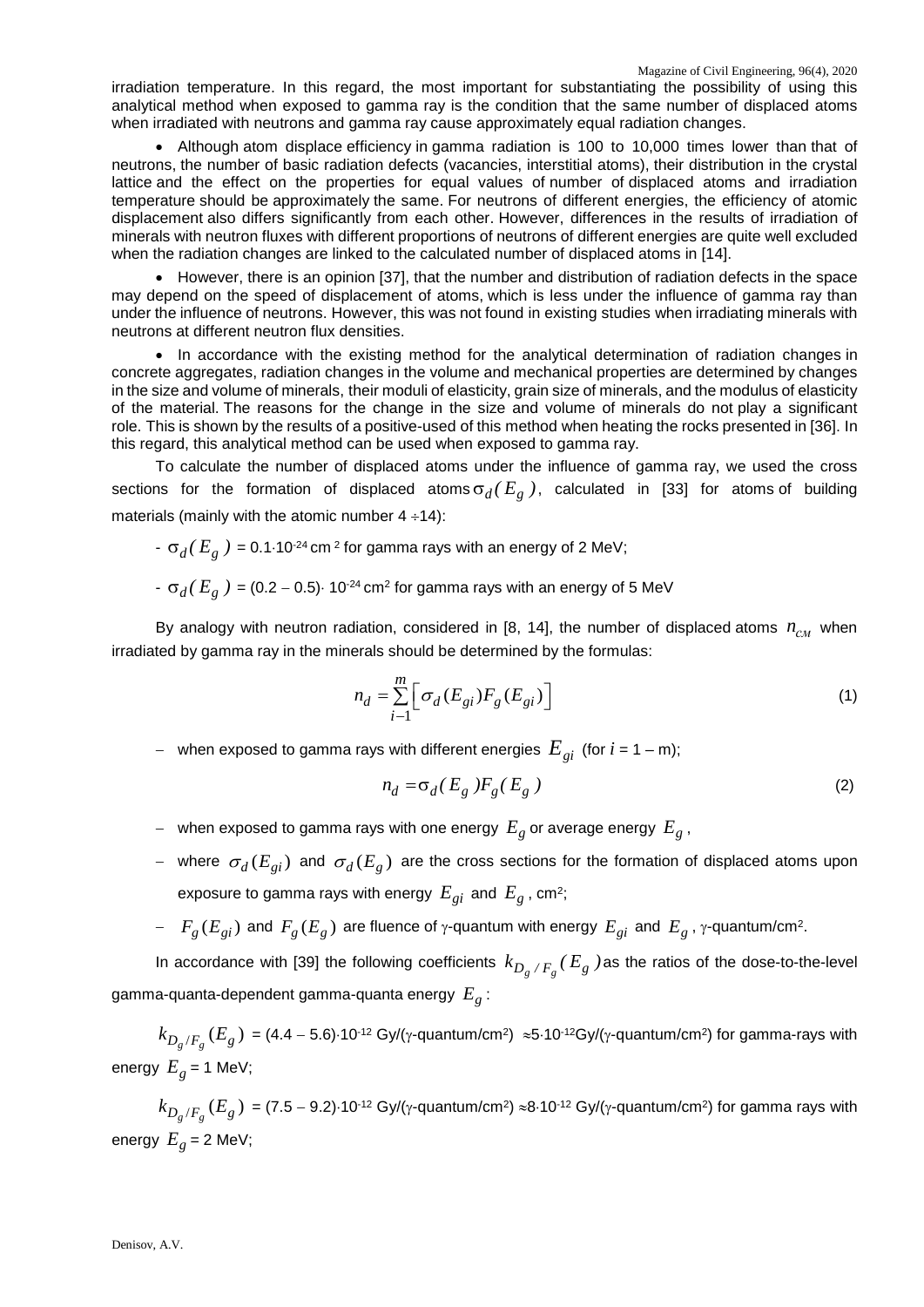$k_{D_g/F_g}\left(E_g\right)$  = (1.39 − 1.6)⋅10<sup>-11</sup> Gy/(γ-quantum/cm<sup>2</sup>) ≈1.5⋅10<sup>-11</sup>Gy/(γ-quantum/cm<sup>2</sup>) for gamma rays

with energy  $E<sub>g</sub> = 5$  MeV.

In accordance with [8, 14] the change in the volume of minerals under the influence of gamma ray was calculated by the formulas:

$$
\frac{\Delta V}{V} = \begin{cases}\n a(T) \left( \frac{\Delta V}{V} \right)_{M.M} (e^{b(T)n_d} - 1) & - \text{at } a(T) \neq \infty \text{ and } \beta(T) \neq 0 \\
\left( \frac{\Delta V}{V} \right)_{M.M} & + a(T) \cdot e^{b(T)n_d} \\
\left( \frac{\Delta V}{V} \right)_{M.M} (1 - e^{-b(T)n_d}) - \text{at } a(T) = \infty \text{ and } \beta(T) = 0\n\end{cases}
$$
\n(3a)

where  $\frac{\Delta V}{\Delta V}$ *V*  $\frac{\Delta V}{\Delta V}$  is the relative increase in the volume of crystals or unit cells of the mineral, %.

.

*M M*

$$
\left(\frac{\Delta V}{V}\right)_{M.M}
$$
 increase in the volume of the crystal of the mineral in a state of saturation, %

 $a(T)$  and  $b(T)$  are the parameters depending on the irradiation temperature, determined by the formulas:

$$
a(T) = \alpha(T) / \beta(T) \tag{4}
$$

$$
b(T) = \beta(T) \left(\frac{\Delta V}{V}\right)_{M.M} + \alpha(T),\tag{5}
$$

where  $\alpha(T)$  and  $\beta(T)$  are the parameters depending on the irradiation temperature.

Taking into account the work [8, 14], the change in the size of the crystals of minerals along various axes under the action of gamma ray was calculated by the formula:

$$
\frac{\Delta \ell}{\ell} = a_1 + a_2 \frac{\Delta V}{V} + a_3 \left(\frac{\Delta V}{V} + a_4\right)^{a_5},\tag{6}
$$

where  $a_1 - a_5$  are the parameters.

In this work, we used the parameters of equations (3a)–(6) obtained and presented in [8, 14].

In accordance with [9, 14], the change in the volume of rocks of concrete aggregates under the action of gamma ray was calculated by the formulas:

$$
\frac{\Delta V_{AG}}{V_{AG}} = \left(\frac{\Delta V}{V}\right)_1 = 3 \left(\frac{\Delta \ell}{\ell}\right)_{M.M} - a_M \frac{E_0}{E_{M.M} \sqrt{d_{GR}}} \cdot \frac{1 - V_{M.RED}}{V_{M.RED}} - at \left(\frac{\Delta V}{V}\right)_1 \ge \left(\frac{\Delta V}{V}\right)_2
$$
 (7a)

$$
\frac{\Delta V_{AG}}{V_{AG}} = \left(\frac{\Delta V}{V}\right)_2 = \left(\frac{\Delta V}{V}\right)_{AD.M} + \frac{3\Delta \varepsilon_{AVE}}{1 + 2.2a_M / (\sqrt{d_{GR}} 3\Delta \varepsilon_{AVE})} \text{ -at } \left(\frac{\Delta V}{V}\right)_1 \le \left(\frac{\Delta V}{V}\right)_2, \tag{7b}
$$

where *M M*.  $\langle \Delta \ell \rangle$  $\left(\overline{\ell}\right)$  $\ell$  $\ell$ is the maximum of the values of the radiation values of radiation-induced dimensional

changes in the most expanding direction of the crystals composing the material of minerals, %;

 $a_M$  = 3.4 10<sup>-2</sup> % cm<sup>0.5</sup> is the complex parameter of the model;

 $E_0$  is modulus of elasticity of the material at zero porosity, MPa;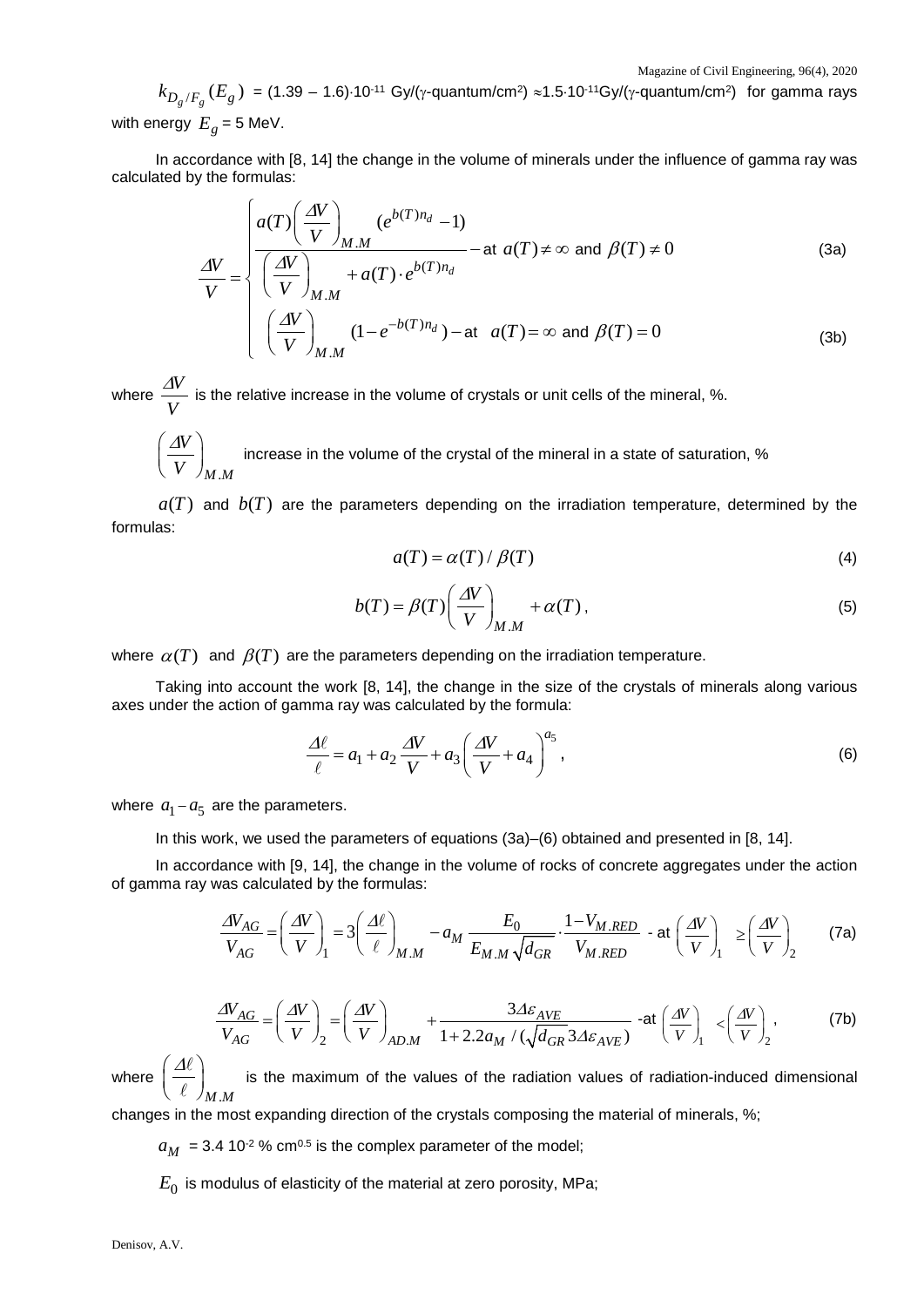$d_{GR}$  is average size of crystals composing the material of minerals, cm;

 $E_{M.M}^{\phantom i}$  is the modulus of elasticity of crystals having an expansion *M M*.  $\langle \Delta \ell \rangle$  $\left(\overline{\ell}\right)$  $\ell$  $\overline{\ell} \, \int_{M.M}$  along the axis where the expansion  $\langle \Delta \ell \rangle$  $\left(\overline{\ell}\right)$  $\ell$  $\overline{\ell}$   $\Big)_{M.M}$  takes place, MPa;

∆ε *AVE* is the average difference between the deformations of the crystals along various axes composing the material of minerals, %;

 $V_{M.RED}$  is the relative volumetric content of mineral crystals with expansion, *M M*.  $\langle \Delta \ell \rangle$  $\left(\overline{\ell}\right)$  $\ell$  $\overline{\ell}$   $\Big)_{M.M}$  , reduced to the isotropic case, but taking into account the anisotropy of radiation deformations and the presence of crystals with expansion *M i*.  $\langle \Delta \ell \rangle$  $\left(\overline{\ell}\right)$  $\left(\frac{d\ell}{\ell}\right)_{M.i}$  , (differing by a value of no more  $\zeta_p = a_M \; / \; \sqrt{d_{AVE}}$  ), rel. units;

*AD M*. *V V*  $\left(\begin{array}{c}\Delta V\end{array}\right)$  $\left(\overline{\hspace{0.3cm}V\hspace{0.3cm}}\right)_{AD.M}$  is an increase in the volume of material (in %) associated with a free change in the volume

of mineral crystals composing it, determined by the formula:

*M M*.

$$
\left(\frac{\Delta V}{V}\right)_{AD.M} = \sum_{i=1}^{n} \left[ \left(\frac{\Delta V}{V}\right)_i V_i \right],
$$
\n(8)

where *i V V*  $\left(\frac{\Delta V}{V}\right)_{i}$  and  $V_{i}$  is the radiation change in volume (in %) and the relative volume content of the minerals composing the material (in rel. units).

Values  $\Delta \varepsilon_{AVE}$  and  $V_{M.RED}$  by [9, 14] were determined by the formulas:

$$
\Delta \varepsilon_{AVE} = \sum_{i-1} \sum_{j=1} \left[ \left| \left( \frac{\Delta \ell}{\ell} \right)_{ij} - \frac{1}{3} \left( \frac{\Delta V}{V} \right)_{AD.M} \right| \frac{V_i}{3} \right]
$$
(9)

$$
V_{M.RED} = \frac{n_{M.M} V_{M.M}}{3} + \sum_{i=1}^{n} \left| \frac{n_{M.i} V_{M.i}}{3} \left( \frac{\Delta \ell}{\ell} \right)_{M.i} E_{M.M} \right| \le 1
$$
(10)

where *ij*  $\langle \Delta \ell \rangle$  $\left(\overline{\phantom{a}}\right)$  $\ell$  $\left(\begin{array}{c} 0 \ \hline \end{array}\right)_{ii}$  is the increase in the size of the crystals of the i-th mineral along the j-th axis (j = 1 ... 3 along the axes a, b and c) of the crystal, %;

 $n_{M,M}$  and  $n_{M,i}$  are the number of axes in the crystals along which the expansion occurs *M M*.  $\langle \Delta \ell \rangle$  $\left(\overline{\ell}\right)$  $\ell$  $\ell$ and *M i*.  $\langle \Delta \ell \rangle$  $\left(\overline{\phantom{a}}\right)$  $\ell$  $\overline{\ell}$   $\Big)_{M,i}$  ;

 $V_{M.M}$ ;  $V_{M.i}$ ;  $E_{M.M}$ ;  $E_{M.i}$  are the relative volume content (in rel. units) and the moduli of normal elasticity (in MPa) of mineral crystals having an expansion of *M M*.  $\langle \Delta \ell \rangle$  $\left(\overline{\ell}\right)$  $\ell$  $\ell$ and *M i*.  $\langle \Delta \ell \rangle$  $\left(\overline{\ell}\right)$  $\ell$  $\overline{\ell}\big|_{M,i}$ .

The elastic moduli of mineral crystals along various axes were taken according to [39].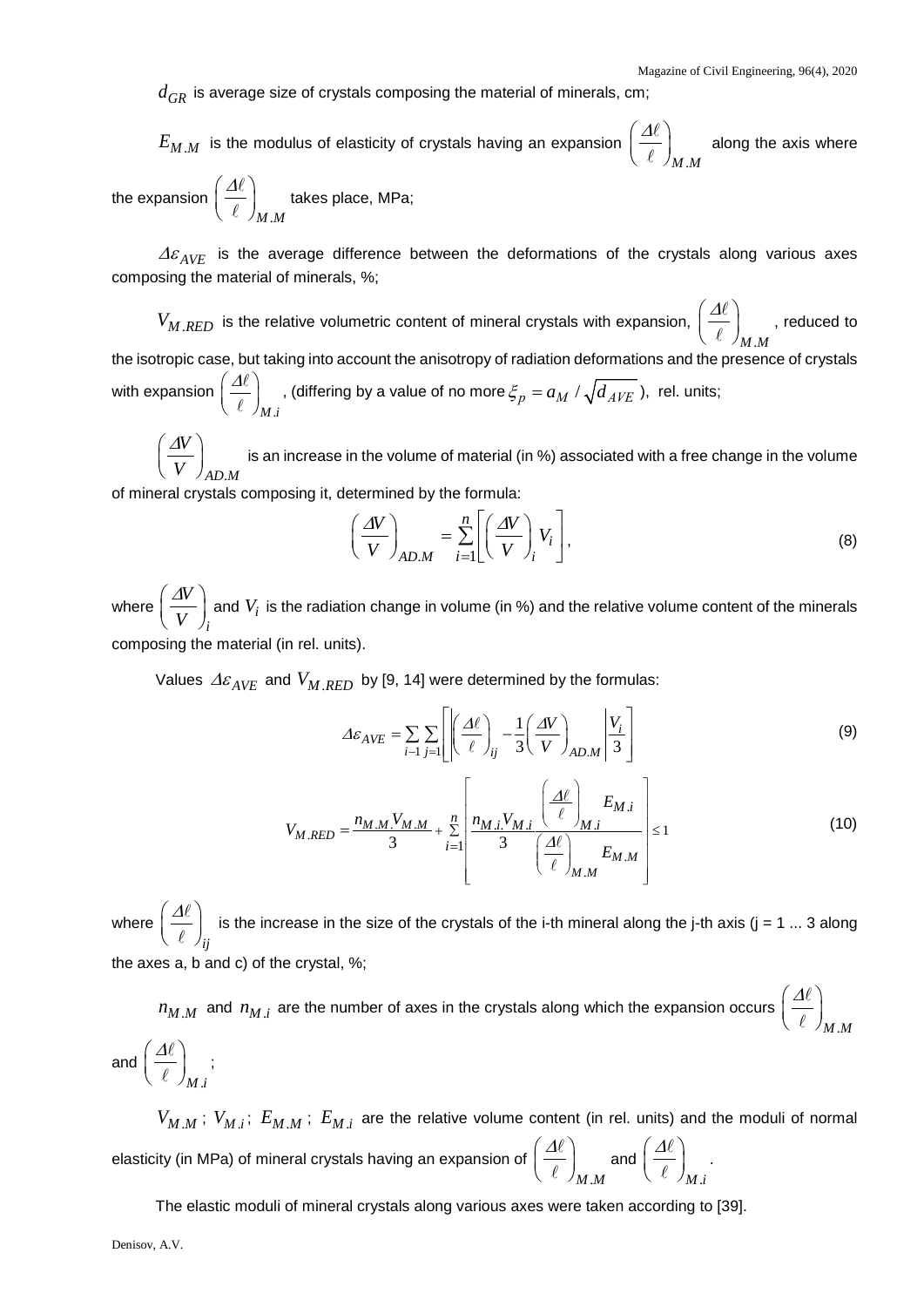The radiation changes in the indicators of the mechanical properties of the aggregates were calculated by the formula [9, 14]:

$$
\frac{R_{AG}}{R_{AG0}} = \exp\left[-\frac{\left(\frac{\Delta V_{AG}}{V_{AG}}\right)_{CR}}{A_{AG}\left(\frac{\Delta V_{AG}}{V_{AG}}\right)_{CR}}\right],
$$
\n(11)

where  $\boldsymbol{0}$ *AG AG*  $\frac{R_{AG}}{R_{AG0}}$  is the residual value of the mechanical property  $R_{AG}$  after radiation exposure relative to the

strength before irradiation  $R_{AG0}$ , rel. units;

 $A_{AG}$  and  $B_{AG}$  are the complex parameters of the model, the values are given in the works [9, 14].

*AG AG CR V V*  $\left(\sqrt{a_{AC}}\right)$  $\left(\frac{A\alpha}{V_{AG}}\right)_{CR}$  is an increase in the volume of material due to the formation of cracks is determined by

the formula:

$$
\left(\frac{\Delta V_{AG}}{V_{AG}}\right)_{CR} = \frac{\Delta V_{AG}}{V_{AG}} - \sum_{i=1}^{n} \left[ \left(\frac{\Delta V}{V}\right)_i V_i \right] + \sum_{i=1}^{n} \left[ \left(\frac{\Delta V}{V}\right)_i V_i u_i \right],
$$
\n(12)

where  $u_i$  is the fraction of the increase in mineral crystals due to the formation of microcracks in the crystal, taken according to the data of [9, 14].

Relative changes in strength are calculated by the formula:

$$
\frac{\Delta R_{AG}}{R_{AG0}} = \left(\frac{R_{AG}}{R_{AG0}} - 1\right) \cdot 100\% \tag{13}
$$

where  $\boldsymbol{0}$ *AG AG R R* ∆ are the relative changes in strength, as the ratio of the absolute change in strength

 $\Delta R_{AG}$  to strength before irradiation  $R_{AG0}$ , %.

The calculations of radiation changes were carried out for the following main rock-forming minerals:

- silicate class minerals quartz, potassium feldspar-microcline, plagioclases (oligoclase and labrador), pyroxenes (enstatite, diopside), hornblende, olivine, serpentine;
- carbonate class minerals calcite, dolomite;
- oxide-ore class minerals (hematite, magnetite).
- quartz glass.

The radiation changes in minerals were used to calculate the radiation changes in aggregate rocks: granite, diorite, gabbro, basalt, pyroxenite, peridotite, dunite, sandstone, limestone, and enriched hematite and magnetite ore.

When choosing the rocks, the following circumstances were taken into account:

- − granites, diorites, gabbros, basalts, sandstones, limestones are the most common rocks;
- − pyroxenites, peridotites, dunites, hematite and magnetite ore are examples of the most radiationresistant rocks when irradiated with neutrons;
- − sandstones and limestones were used as aggregates of concrete investigated after exposure to gamma ray in [1, 2, 24];
- − hematite and magnetite ores are used for the preparation of particularly heavy concrete, effective for protection against radiation.

The characteristics of the mineral composition, the average size of the crystals of minerals and the elastic modulus of the rocks considered in the work are shown in table 1.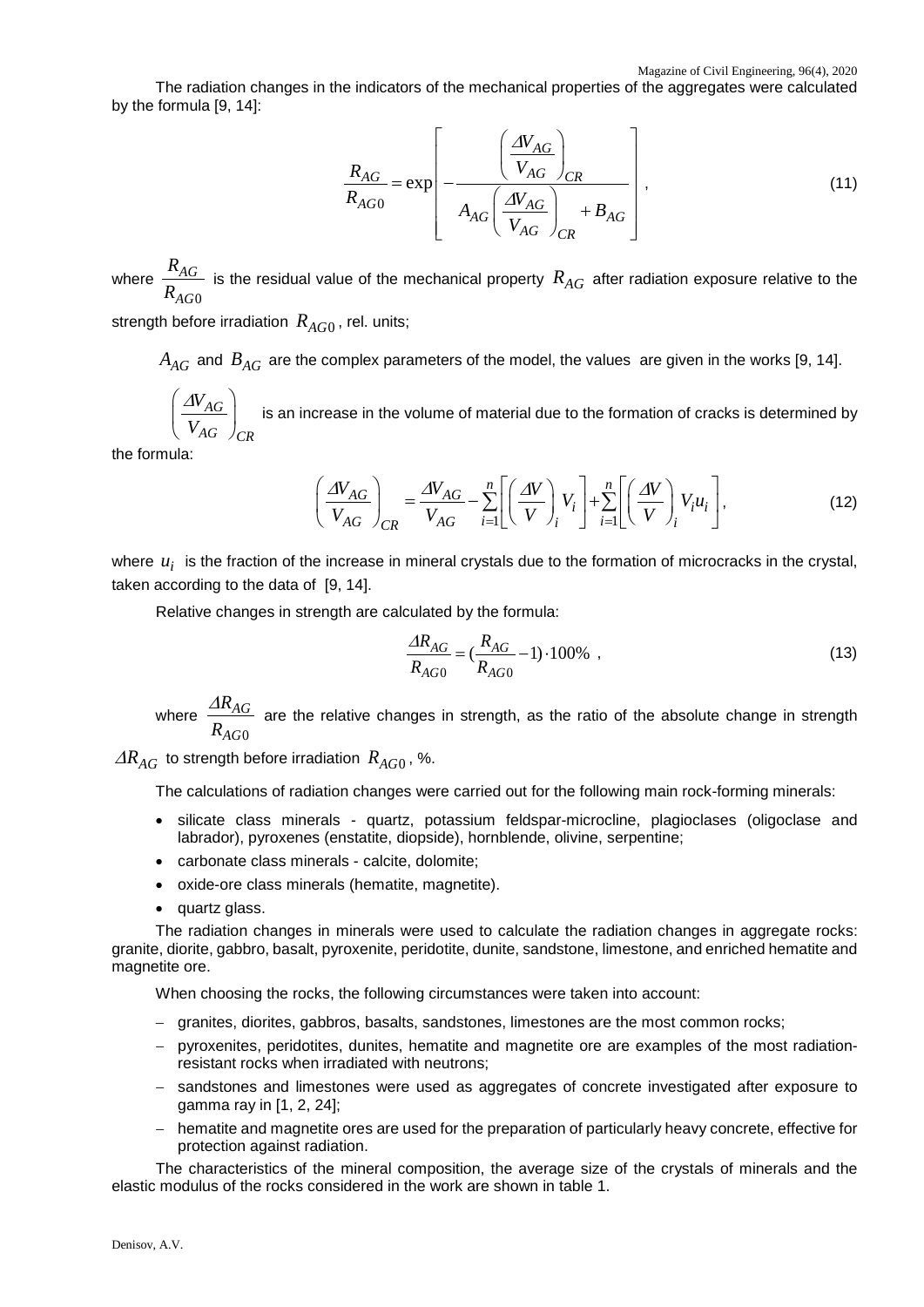Although the mineral composition, structure, and properties of these rocks can vary in a rather wide range, the use of the accepted average characteristics can be considered to estimate the values of their radiation changes under the influence of gamma ray.

| No.            | Name of the rock            | Mineral composition in the form of mineral<br>content in %                  | Average crystal<br>size of minerals,<br>cm | Modulus of<br>elasticity, MPa |
|----------------|-----------------------------|-----------------------------------------------------------------------------|--------------------------------------------|-------------------------------|
| 1              | Granite                     | Quartz - 25 %, Microcline - 40 %, Oligoclase<br>$-20$ %, Hornblende $-15$ % | 0.3                                        | 6.10 <sup>4</sup>             |
| $\overline{2}$ | <b>Diorite</b>              | Oligoclase – 70 %, Microcline – 5 %,<br>Hornblende - 25%                    | 0.3                                        | $8.10^{4}$                    |
| 3              | Gabbro                      | Enstatite, Diopside $-50$ %, Labrador $-50$ %                               | 0.3                                        | 10.10 <sup>4</sup>            |
| 4              | Basalt                      | Enstatite, Diopside $-50$ %, Labrador $-40$ %,<br>Glass $-10\%$             | 0.01                                       | 10.10 <sup>4</sup>            |
| 5              | Pyroxenite                  | Enstatite, Diopside – 90 %, Olivine – 10 %                                  | 0.1                                        | 12.10 <sup>4</sup>            |
| 6              | Peridotite                  | Enstatite, Diopside $-40$ %, Olivine $-40$ %,<br>Serpentine $-20%$          | 0.1                                        | 12.10 <sup>4</sup>            |
| 7              | Dunite                      | Enstatite, Diopside - 10 %, Olivine - 90 %                                  | 0.1                                        | 12.10 <sup>4</sup>            |
| 8              | Sandstone                   | Quartz - 50 %, Microcline - 25 %, Oligoclase<br>$-25%$                      | 0.03                                       | 6.10 <sup>4</sup>             |
| 9              | Limestone                   | Calcite $-75$ %, Dolomite $-25$ %                                           | 0.03                                       | $8.10^{4}$                    |
| 10             | Hematite ore<br>(enriched)  | Hematite $-100\%$                                                           | 0.01                                       | 25.10 <sup>4</sup>            |
| 11             | Magnetite ore<br>(enriched) | Magnetite $-100\%$                                                          | 0.01                                       | $27.10^{4}$                   |

*Table 1. The characteristics of the mineral composition, the average size of the crystals of minerals, and the modulus of elasticity of the rocks considered in this paper.* 

First, using the formulas (1)–(6), the radiative changes in the volume and size of the crystals of the minerals that make up these rocks were calculated: quartz, microcline, oligoclase, hornblende, calcite and dolomite. Then, according to formulas (7)–(13), radiation changes in the volume and strength of granite, sandstone, and limestone with the accepted characteristics of the mineral composition, structure, and properties were calculated.

Considering the data of [14], the radiation changes of the considered minerals and rocks were calculated after the following exposure to gamma ray:

- gamma ray with an average energy of 2 MeV at absorbed doses from 1⋅105 to 1⋅1011 Gy for materials of radiation protection of technological equipment of nuclear power plants;

- gamma ray with an average energy of 5MeV at absorbed doses from 1⋅105 to 1⋅1011 Gy for radiation protection materials of nuclear reactors.

The radiation changes were calculated for cases of irradiation at temperatures of 30 °C, 100 °C, and 300 °C. In this case, changes in materials under the action of heating associated with irradiation (thermal changes) were not considered, since they are independent of radiation changes, they are determined and can be taken into account by other methods, for example, according to [36].

## *3. Results and Discussion*

The dependences necessary for calculating the number of displaced atoms in concrete aggregate minerals were found based on the values of the atomic displacement cross sections  $\sigma_d(E_g)$ , calculated in [33] for atoms of building materials and the known relations  $k_{D_g/F_g}(E_g)$  between the absorbed dose and gamma-ray fluence, which depend on the energy of gamma-rays  $E<sub>g</sub>$ .

Based on the values of  $\sigma_{d}( E_{g})$  and  $k_{D_{g}/F_{g}}( E_{g})$  and of formula (2) shown in the research methodology, the following dependence of the number of displaced atoms (in fractions of a unit) in aggregate minerals when irradiated with gamma ray on the absorbed dose in Gy of gamma ray of different energy was established and accepted for calculations:

$$
n_d = 1.1 \cdot 10^{-14} \cdot D_g
$$
 at gamma ray energy  $E_g = 2$  MeV; (14)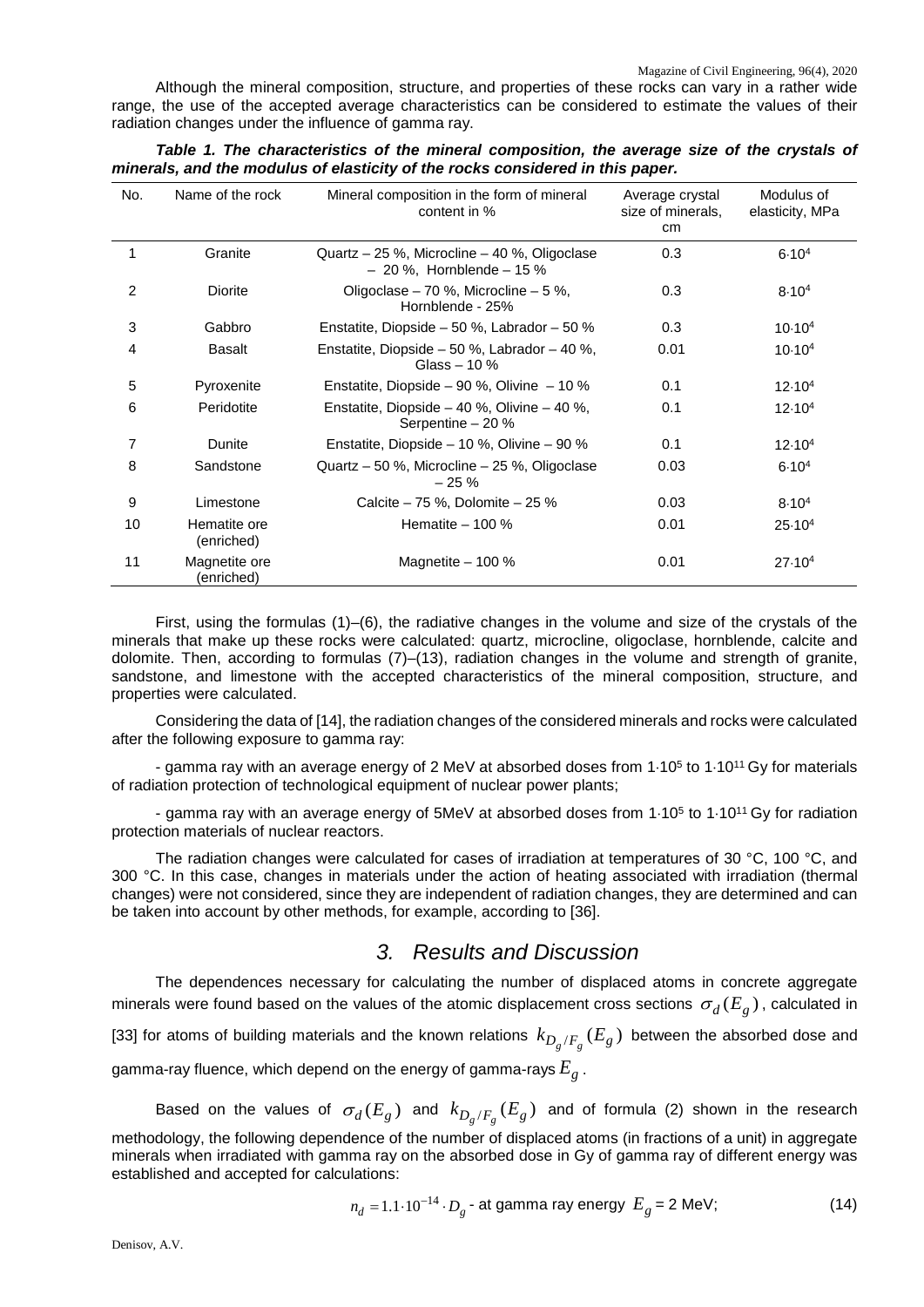Magazine of Civil Engineering, 96(4), 2020

$$
n_d = 3.3 \cdot 10^{-14} \cdot D_g \cdot \text{at gamma ray energy } E_g = 5 \text{ MeV.}
$$
 (15)

It can be seen that the absorbed dose of gamma ray with an energy of 5 MeV corresponds to a 3 times larger number of displaced atoms than gamma ray with an energy of 2 MeV. In this connection, the absorbed dose of gamma quanta with an average energy of 2 MeV is equivalent to 1/3 of the absorbed dose of gamma quanta with an energy of 5 MeV in the efficiency of atomic displacement. This circumstance was taken into account when graphically presenting the calculation results. All calculation results are presented depending on the absorbed dose equal to the absorbed dose of gamma rays with an energy of 5 MeV or equal to 1/3 of the absorbed dose of gamma rays with an energy of 2 MeV.

The calculation results according to formulas (1) - (5) taking into account formulas (14) and (15) of radiation changes in the volume of the examined minerals from the absorbed dose of gamma ray in the range of 10<sup>5</sup>–10<sup>11</sup> Gy and the irradiation temperature from 30 to 300 °C are given on Figures 1 to 5.



**Figure 1. Dependence of the calculated radiation increase in the volume of various minerals on the absorbed dose of gamma ray with an average energy of 5 MeV and 2 MeV at an irradiation temperature of 30 °C.**







**Figure 2. Dependence of the calculated radiation increase in the volume of various minerals on the absorbed dose of gamma ray with an average energy of 5 MeV and 2 MeV at an irradiation temperature of 100 °C.** 



Absorbed dose of gamma-radiation Dg with energy of 5 MeV and 0.333Dg with energy of 2 MeV, Gy

**Figure 4. The dependence of the calculated radiation decrease in the volume of quartz glass on the absorbed dose of gamma ray with an average energy of 5 MeV and 2 MeV at irradiation temperatures from 30 to 300 °C.**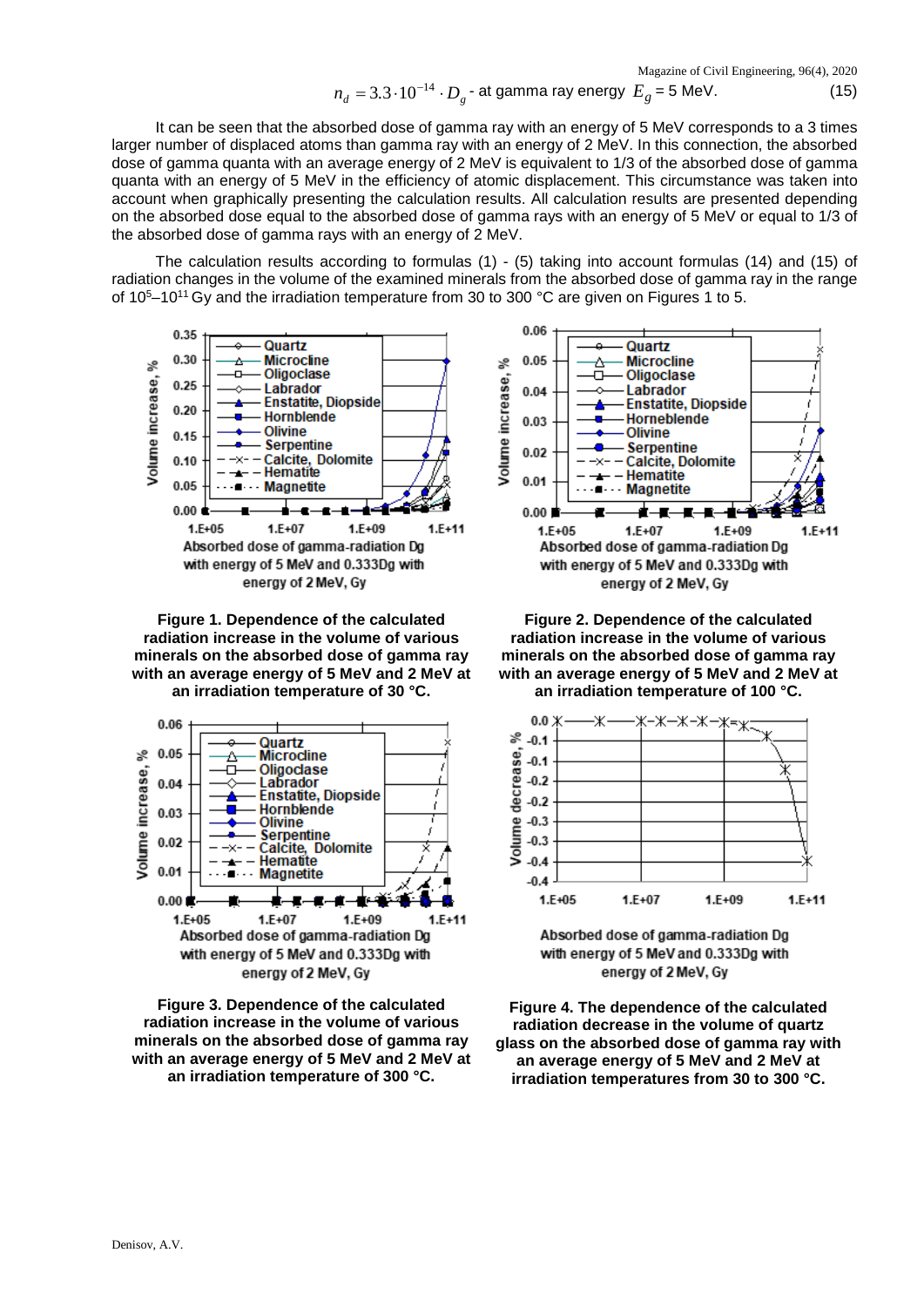Magazine of Civil Engineering, 96(4), 2020



**Figure 5. Dependence of the calculated radiation increase in the volume of various minerals on the irradiation temperature at an absorbed dose of gamma ray with an average energy of 5 MeV 1**⋅**1010 Gy (a) and 1**⋅**1011 Gy (b)**

The calculation results indicate that noticeable radiation changes in the considered minerals will occur only at absorbed doses of gamma ray greater than  $D_{\rho 0}$  = 1⋅10<sup>9</sup> – 1⋅10<sup>10</sup> Gy for gamma rays with an energy of 5 MeV and  $D_{o0}$  = 3⋅10<sup>9</sup> – 3⋅10<sup>10</sup> Gy for gamma rays with an energy of 2 MeV. The radiation changes in volume rise with an increase in the absorbed dose and decrease in silicate class minerals with an increase in the irradiation temperature.

At 30 °C, according to the calculation results, the largest radiation increase in volume in the studied range of absorbed doses will occur in minerals of silicate class minerals.

The maximum increase in volume during irradiation at 30 °C will be observed in olivine (up to 0.3 %). A 2–2.5 times smaller increase in volume will occur in pyroxenes of diopside and enstatite (up to 0.15 %) and hornblende (up to 0.12 %). 4.6–5.5 times a smaller increase in volume will be observed in quartz (up to 0.065 %), serpentine, calcite, dolomite (up to 0.055 %). A 10-16 times smaller increase in volume will occur in the microcline minerals (up to 0.03 %) and oligoclase, labrador, hematite (up to 0.018–0.020 %). A minimal increase in volume will be observed in magnetite (up to 0.007 %). In quartz glass, regardless of the irradiation temperature, a decrease in volume will occur (up to -0.3 %).

With an increase in the irradiation temperature from 30 °C to 100 °C and 300 °C, the radiation changes in the silicates class minerals decrease, while the radiation changes of carbonate class minerals (calcite, dolomite) and iron oxides (hematite, magnetite) do not change. Moreover, the effect of temperature increases with the rise of irradiation temperature. At 100 °C the increase in the volume of silicates decreases by 11–18 times, and at 300 °C it decreases by 400−1800 times in comparison with a change in volume at 30 °C. In this regard, the ratio between radiation changes in the volume of various minerals changes, the upper and lower boundaries of the changes in volume decrease, and the increase in the volume of silicate class minerals becomes smaller than that of carbonates and iron oxides.

In the case of irradiation at 100 °C in the studied range of absorbed doses, the maximum volume increase will be observed in minerals of the carbonate class-calcite and dolomite (up to 0.055 %). An approximately twofold smaller increase in volume will occur in olivine (up to 0.027 %). A 3.7-fold smaller increase in volume will be observed in hematite (0.018 %). A 4.5−5.6 times smaller volume increase will occur in pyroxenes of enstatite, diopside (up to 0.012 %) and hornblende (up to 0.096 %). An 8-fold smaller increase in volume will be observed in magnetite (up to 0.0067 %). 10.8−13.5 times a smaller increase in volume will occur in quartz (up to 0.005 %) and serpentine (up to 0.004 %). A slight, 36−45 times smaller increase in volume will be observed in microcline, oligoclase and labrador (up to 0.0012−0.0015 %).

In the case of irradiation at 300 °C in the studied range of absorbed doses, a maximum increase in volume will also be observed in calcite and dolomite of carbonate class minerals (up to 0.055 %). A 3.7-fold smaller increase in volume will occur in hematite (0.018 %). An 8-fold smaller increase in volume will be observed in magnetite (up to 0.0067 %). For the remaining studied minerals, the increase in volume will not be significant (at 100–3000 times less) and will be 0.000018–0.00053 %.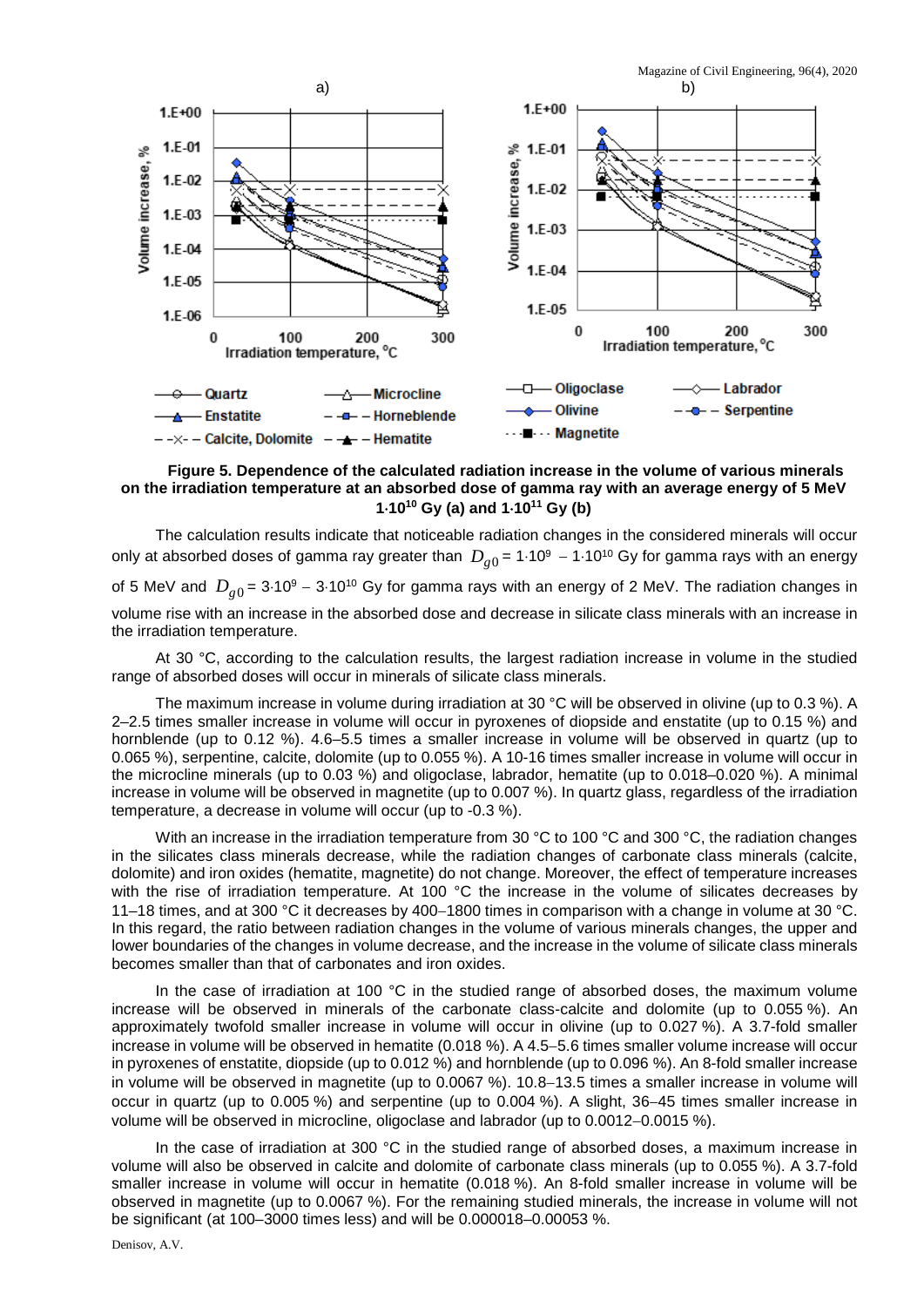The results of calculations by formulas (7)–(13) of radiation changes in the volume and compressive strength of the considered rocks - aggregates of the absorbed dose of gamma ray are shown in Figures 6−12.

The calculation results indicate that, as with minerals, noticeable radiation changes in the considered minerals will occur only at absorbed doses of gamma ray greater than  $D_{g0}$  = 1⋅10<sup>9</sup> - 1⋅10<sup>10</sup> Gy for gamma rays with an energy of 5 MeV and  $D_{\rho 0}$  = 3⋅10<sup>9</sup> – 3⋅10<sup>9</sup> Gy for gamma rays with an energy of 2 MeV. The radiation changes in volume rise with an increase in the absorbed dose and decrease in rocks, consisting of silicates, with an increase in the irradiation temperature.



**Figure 6. Dependence of the calculated radiation increase in the volume of various concrete aggregate rocks on the absorbed dose of gamma ray with an average energy of 5 MeV and 2 MeV at an irradiation temperature of 30 °C.**





**Figure 8. Dependence of the calculated radiation increase in the volume of various concrete aggregate rocks on the absorbed dose of gamma ray with an average energy of 5 MeV and 2 MeV at an irradiation temperature of 100 °C.** 





**Figure 7. Dependence of the estimated residual strength of various concrete aggregate rocks on the absorbed dose of gamma ray with an average energy of 5 MeV and 2 MeV at an irradiation temperature of 30 °C.**



with energy of 5 MeV and 0.333Dg with energy of 2 MeV, Gy **Figure 9. Dependence of the estimated residual** 

**strength of various concrete aggregate rocks on the absorbed dose of gamma ray with an average energy of 5 MeV and 2 MeV at an irradiation temperature of 100 °C.**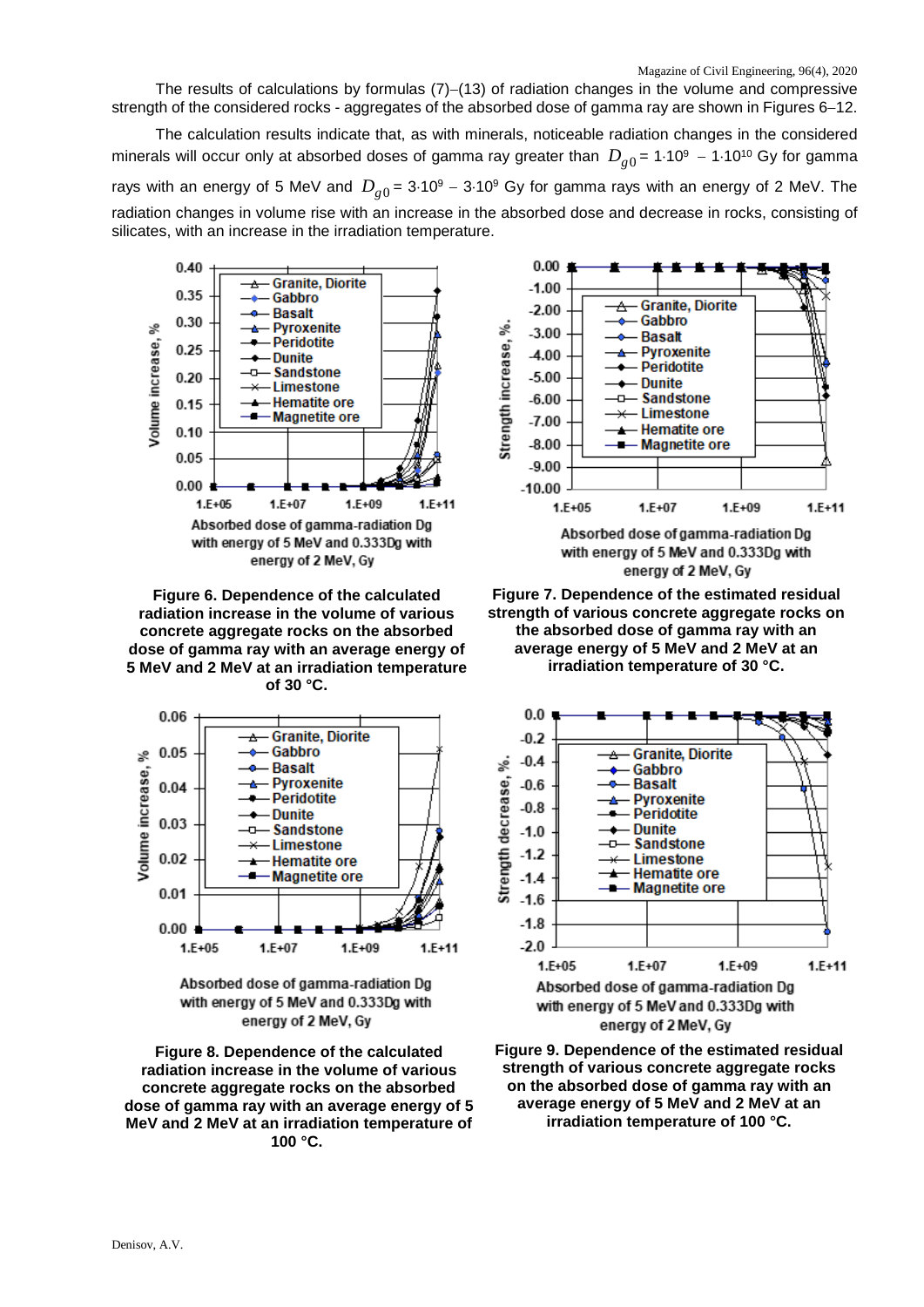

Absorbed dose of gamma-radiation Dg with energy of 5 MeV and 0.333Dg with energy of 2 MeV, Gy

**Figure 10. Dependence of the calculated radiation increase in the volume of various concrete aggregate rocks on the absorbed dose of gamma ray with an average energy of 5 MeV and 2MeV at an irradiation temperature of 300 °C.**



**Figure 11. Dependence of the estimated residual strength of various concrete aggregate rocks on the absorbed dose of gamma ray with an average energy of 5 MeV and 2MeV at an irradiation temperature of 300 °C.**



**Figbre 12. Dependence of the calculated radiation increase in the volume of various concrete aggregate rocks on the irradiation temperature for an absorbed dose of gamma radiation with an average energy of 5 MeV 1**⋅**1010 Gy (a) and 1**⋅**1011 Gy (b)**

At 30 °C, according to the results of calculations, the greatest increase in volume and decrease in strength under the influence of gamma radiation in the studied range of absorbed doses will occur in rocks consisting of silicate class minerals.

The largest volume increase during irradiation at 30 °C will be observed in dunite (up to 0.36 %), peridotite (up to 0.31 %) and pyroxenite (up to 0.28 %). 1.4−1.7 times a smaller increase in volume will occur in granite, diorite (up to 0.22 %) and gabbro (up to 0.21 %). 4.7−7 times less a smaller increase in volume will be observed in basalt (up to 0.059 %), sandstone (up to 0.050 %), limestone and dolomite (up to 0.051 %). The smallest increase in volume will occur in hematite ore (up to 0.018 %) and magnetite ore (up to 0.0066 %).

The greatest decrease in strength during irradiation at 30 °C will be observed for granite (up to -8.7 %). Almost two times lesser decrease in strength will occur in dunite (up to -5.8 %), peridotite (up to -5.4 %), pyroxenite (up to -4.2 %) and gabbro (-4.3 %). In other rocks, the decrease in strength is not significant and amounts to -1.3 % or less, but decreases in the direction: limestone (up to -1.3 %)  $\rightarrow$  basalt (up to -0.6 %)  $\rightarrow$ hematite and magnetite ore (up to - 0.1 %).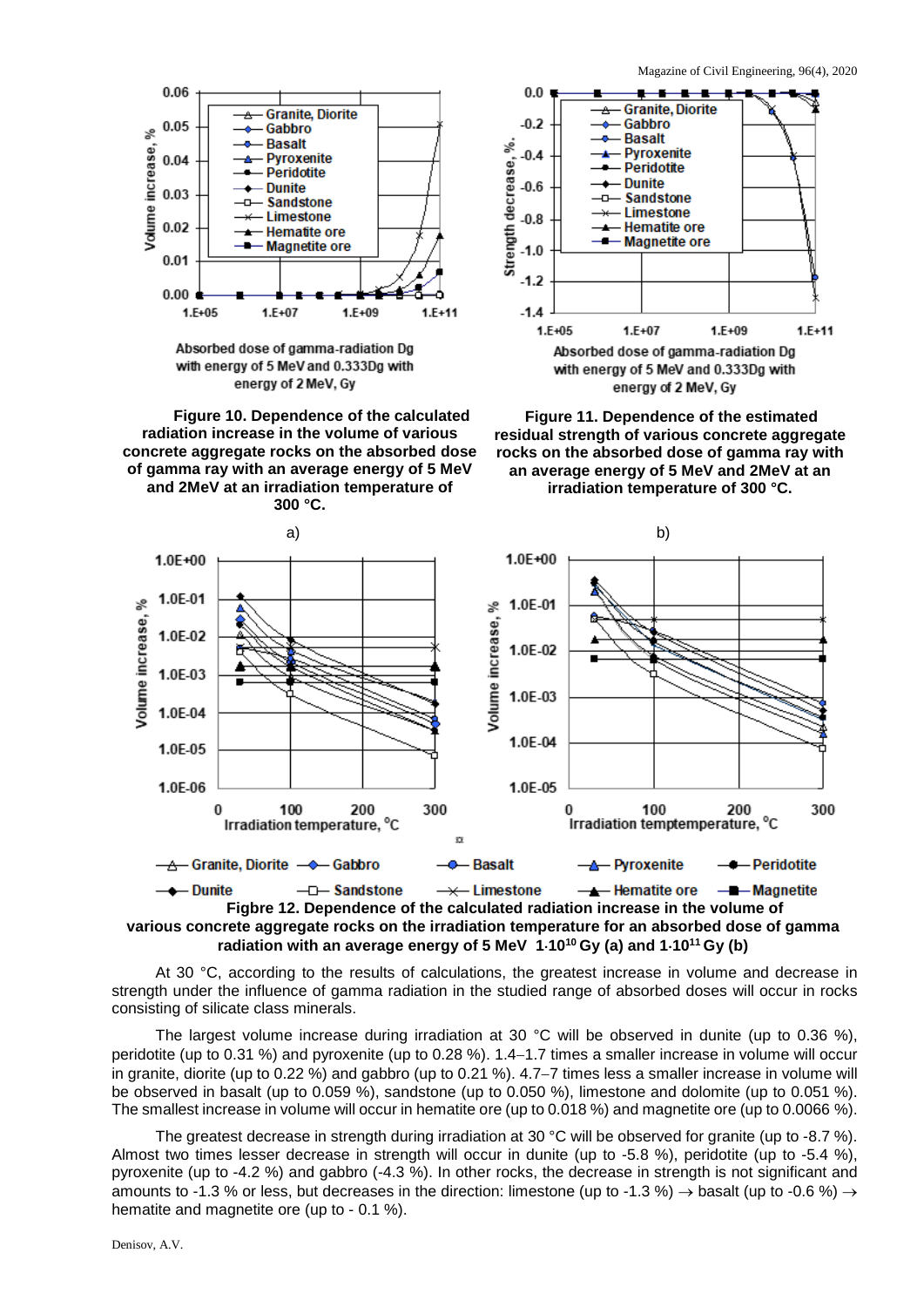With an increase in the irradiation temperature from 30 °C to 100 °C and 300 °C, the radiation changes of silicate aggregate rocks decrease, but the radiation changes of carbonate and ore aggregate rocks do not change. Moreover, the effect of temperature increases with increasing irradiation temperature. At 100 °C, an increase in the volume of silicate rocks except for basalt decreases by 13–31 times, and at 300 °C it decreases by 300-970 times compared with a change in volume at 30 °C. In basalt, the decrease is ≈2 times at 100 °C and ≈80 times at 300 °C. In this regard, the ratio between radiation changes in the volume of various silicate and carbonate, ore rocks varies, the upper and lower boundaries of volume changes decrease, and the increase in the volume of silicate rocks becomes less than that of carbonate and ore rocks.

In the case of irradiation at 100 °C in the studied range of absorbed doses, the maximum increase in volume will be observed in limestone (up to 0.051 %). An approximately twofold smaller increase in volume will occur in basalt (up to 0.028 %) and dunite (up to 0.026 %). 2.8–3.7 times a smaller increase in volume will be observed in hematite ore (0.018 %). peridotite (up to 0.017 %) and pyroxenitis (up to 0.014 %). In 6.2−7.3, a smaller increase in volume will occur in granite and diorite (up to 0.008 %), gabbro (up to 0.007 %) and magnetite ore (up to 0.007 %). A minimal and insignificant increase in volume will be observed in sandstone (up to 0.0032 %).

The decrease in strength during irradiation at 100 °C will be insignificant in all rocks, since it does not exceed -1.8 %. However, it decreases in the direction: basalt (up to -1.8 %)  $\rightarrow$  limestone (up to -1.3 %)  $\rightarrow$ dunite (up to 0.3 %)  $\rightarrow$  other rocks (up to -0.2 %).

In the case of irradiation at 300 °C in the studied range of absorbed doses, the maximum increase in volume will be observed in limestone (up to 0.051 %). A 2.8 times smaller increase in volume will occur in hematite ore (up to 0.018 %). A 7.3-fold smaller increase in volume will be observed in magnetite ore. In other rocks, the increase in volume is not significant and does not exceed 0.0007 %.

The decrease in strength during irradiation at 300 °C will be even less significant than during irradiation at 100 °C. The greatest decrease in strength will be -1.3 % for limestone and -1.2 % for basalt. In other rocks, the decrease in strength will not be significant (no more than -0.1 %).

Thus, the radiation changes of aggregates of concrete and their minerals under the influence of gamma ray at the considered absorbed doses can be significant only at absorbed doses of more than 10<sup>9</sup> Gy. Radiation changes increase with the absorbed dose. However, even with an absorbed dose of 1011 Gy, the radiation changes are not large (an increase in volume of not more than 0.36 %, a decrease in strength of not more than 8.7 %). Since, in accordance with the existing analytical methods [10, 12, 14] the changes in concrete are close to changes in aggregates, the radiation changes in concrete under the influence of gamma ray at the considered absorbed doses will not be large either.

Since the available experimental data on concretes were obtained in [1, 2, 6, 7, 13, 15, 21, 23−27] at absorbed doses of less than 1.5⋅10<sup>9</sup> Gy, the radiation-induced changes in concrete found in these works are mainly caused by changes in their cement stone.

It is important that the calculated radiation changes of minerals and aggregate rocks under the influence of gamma ray are much less than the maximum changes established by neutron radiation (increase in volume to 18−23 %, decrease in strength to 100 % in silicate materials, increase in volume to 3 % in carbonate and oxide materials). In this regard, it is of interest to evaluate what absorbed doses of gamma ray are necessary to achieve the same effects as under the influence of neutrons.

According to [14], the indicated maximum radiation changes in the aggregate rocks are observed at the following approximate values of the damaging neutron fluences (with an energy of more than 10 KeV):

- − 1⋅10<sup>20</sup> neutron/cm<sup>2</sup> for silicate materials at 30 °C;
- − 3.10<sup>20</sup> neutron/cm<sup>2</sup> for silicate materials at 100 °C;
- − 10⋅10<sup>20</sup> neutron/cm<sup>2</sup> for silicate materials at 300 °C;
- − (1-10)⋅1020 neutron/cm2 for carbonate materials and materials based on iron oxides.

For the neutron spectra of the main reactors used in these studies, the fluences of 1⋅10<sup>20</sup> − 10⋅10<sup>20</sup>neutron/cm<sup>2</sup> correspond to the fraction of displaced atoms  $n_{CM}$  = 0.14–1.4, since the average cross section for atomic displacement is  $\sigma_{cu}(E_n)$  = 1400⋅10<sup>-24</sup> cm<sup>2</sup>. Then, to obtain under the action of gamma ray the same maximum effects as under the action of neutrons in accordance with formulas (14) and (15), the following absorbed to gamma ray are necessary:

$$
D_g = n_{\text{CM}} / 1.1 \cdot 10^{-14} = (0.14 - 1.4) / 1.1 \cdot 10^{-14} = 1.3 \cdot 10^{13} - 1.3 \cdot 10^{14} \,\text{Gy} - \text{at gamma ray energy } E_g = 2 \,\text{MeV};
$$

$$
D_g = n_{\text{CM}} / 3.3 \cdot 10^{-14} = (0.14 - 1.4) / 3.3 \cdot 10^{-14} = 4.2 \cdot 10^{12} - 4.2 \cdot 10^{13} \text{ Gy} - \text{at gamma ray energy } E_g = 5 \text{ MeV}.
$$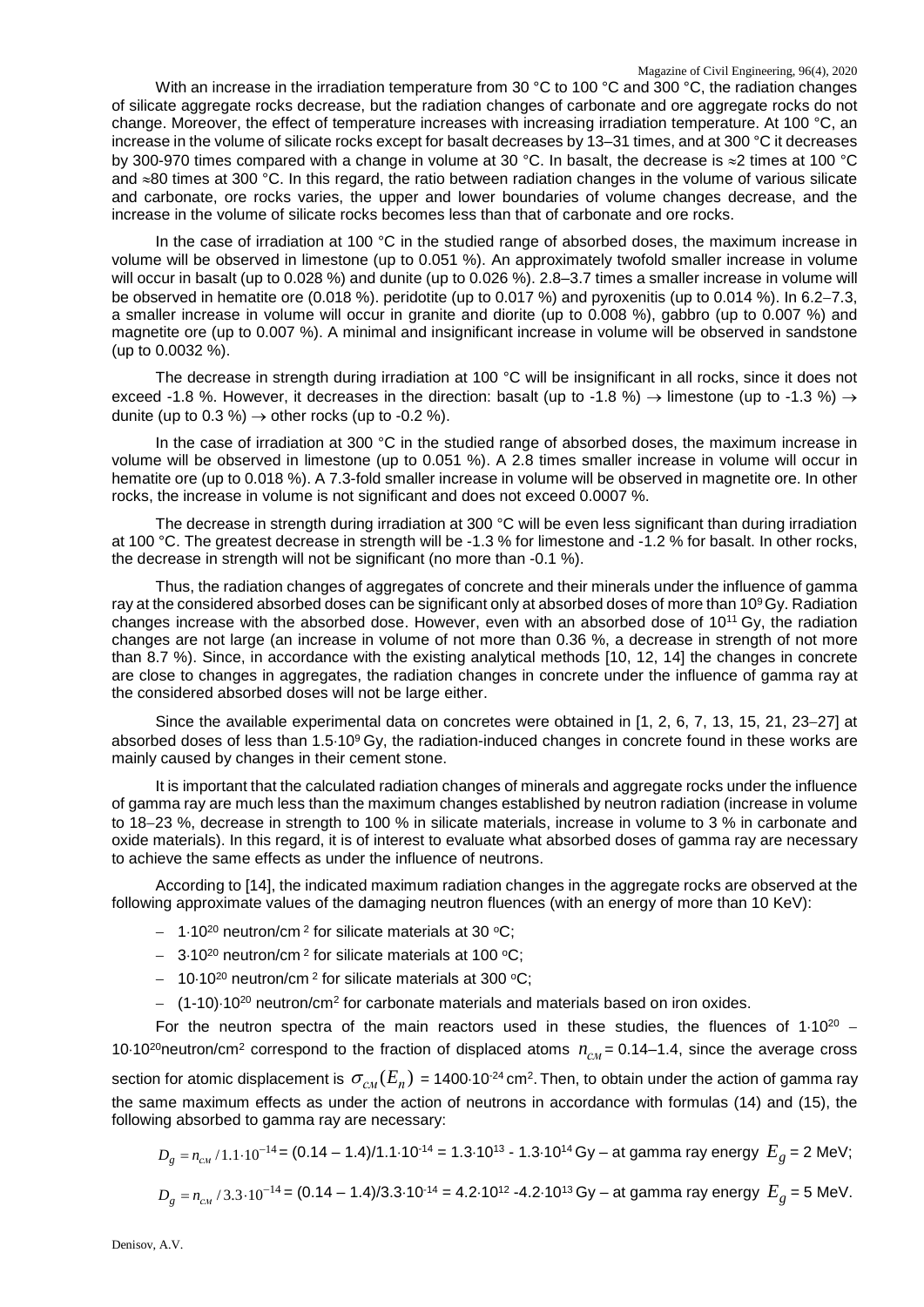Such high absorbed doses of gamma ray to radiation protection concrete in modern nuclear facilities are not achievable. Therefore, radiation changes under the influence of gamma ray, commensurate with the maximum radiation changes under the influence of neutrons, are practically impossible at currently operating nuclear facilities.

It is also of interest to evaluate the contribution of radiation changes due to gamma ray to radiation changes in the radiation protection materials of nuclear reactors, which are simultaneously affected by neutrons and gamma ray.

It can be made in the following way:

According to [40], the ratio  $\varphi_n / \varphi_g$  of the density of the damaging neutron flux (with an energy of more than 10 KeV)  $\varphi_n$  (neutron/(cm<sup>2</sup>⋅s)) to the energy flux density of gamma ray  $\varphi_g$  (MeV/(cm<sup>2</sup>⋅s)) behind the nuclear reactor vessel is:

 $\rho_n / \varphi_{\rm g} \approx 0.05$  MeV<sup>-1</sup> – for uranium-graphite and water-cooled thermal neutron reactors;

 $-\varphi_n / \varphi_g \approx 3$  MeV <sup>-1</sup> – for fast neutron reactors.

Then the ratio  $n_{d,g} / n_{d,n}$  of the number of displaced atoms under the action of gamma ray  $n_{d,g}$  with gamma ray energy  $E_g$  = 5 MeV (average energy behind the reactor vessel) to the number of displaced atoms under the action of neutrons  $n_{d,n}$  with the cross sections for the formation of displaced atoms  $\sigma_d(E_g) = 0.5 \cdot 10^{-24}$  cm<sup>2</sup> and  $\sigma_d(E_n) = 1400 \cdot 10^{-24}$  cm<sup>2</sup> will be:

$$
n_{d,g} / n_{d,n} = \varphi_n / \varphi_g \cdot \frac{\sigma_d(E_g)}{E_g \cdot \sigma_d(E_n)} = 0.05 \cdot \frac{0.5 \cdot 10^{-24}}{5 \cdot 1400} = 3.6 \cdot 10^{-6} \text{ - for uranium-graphite and water-}
$$

cooled thermal neutron reactors;

$$
n_{d,g} / n_{d,n} = \varphi_n / \varphi_g \cdot \frac{\sigma_d(E_g)}{E_g \cdot \sigma_d(E_n)} = 3 \cdot \frac{0.5 \cdot 10^{-24}}{5 \cdot 1400} = 2.1 \cdot 10^{-4} - \text{for fast-neutron reactions.}
$$

Since  $n_{d,g}/n_{d,n}$  is much less than 1, the effect of gamma ray on the radiation changes of minerals and rock-aggregates of concrete, and hence concrete, radiation protection of nuclear reactors under the simultaneous exposure to neutrons and gamma ray can be neglected. In this regard, the radiation changes under the influence of gamma ray must be taken into account when gamma ray only is exposed to materials with absorbed doses of more than  $10^9$  Gy.

It is characteristic that the results of evaluating the gamma ray effect on minerals and rocks do not correspond to the opinion that silicate minerals and rocks receive the largest and smallest radiation changes upon exposure based on the results of irradiation of minerals and rocks with high neutron fluences. When irradiated with neutrons with the formation of a large number of displaced atoms, the largest radiation changes are obtained by quartz, feldspars and including them granites, diorites (with coarser grains especially), sandstones, and much smaller changes – by serpentine, pyroxenes, hornblende, olivine and including them gabbro, basalts , diabases, pyroxenites, peridotites and dunits. Under the gamma ray influence of the considered absorbed dose values, the maximum changes from silicate materials will occur in olivine, pyroxenes and including them dunite, peridotite, pyroxenite, and the minimum changes will occur in quartz, serpentine, feldspars (microcline, oligoclase, labrador) and including them sandstone and basalt. The intermediate radiation changes will be observed in granites, diorites and gabbro, to the compositional features of which the influence of their coarse-grained structure is added.

Further computational research should be devoted to:

- − assessment of radiation changes in cement stone based on existing experimental data on concrete irradiation;
- − assessment of radiation changes in concrete with various aggregates under the influence of gamma ray in a wide range of absorbed doses and radiation temperatures based on the results of the assessment of radiation changes in aggregates and cement stone.

Such an assessment can also be performed on the basis of the above considered methods for the analytical determination of radiation changes in concrete and its components.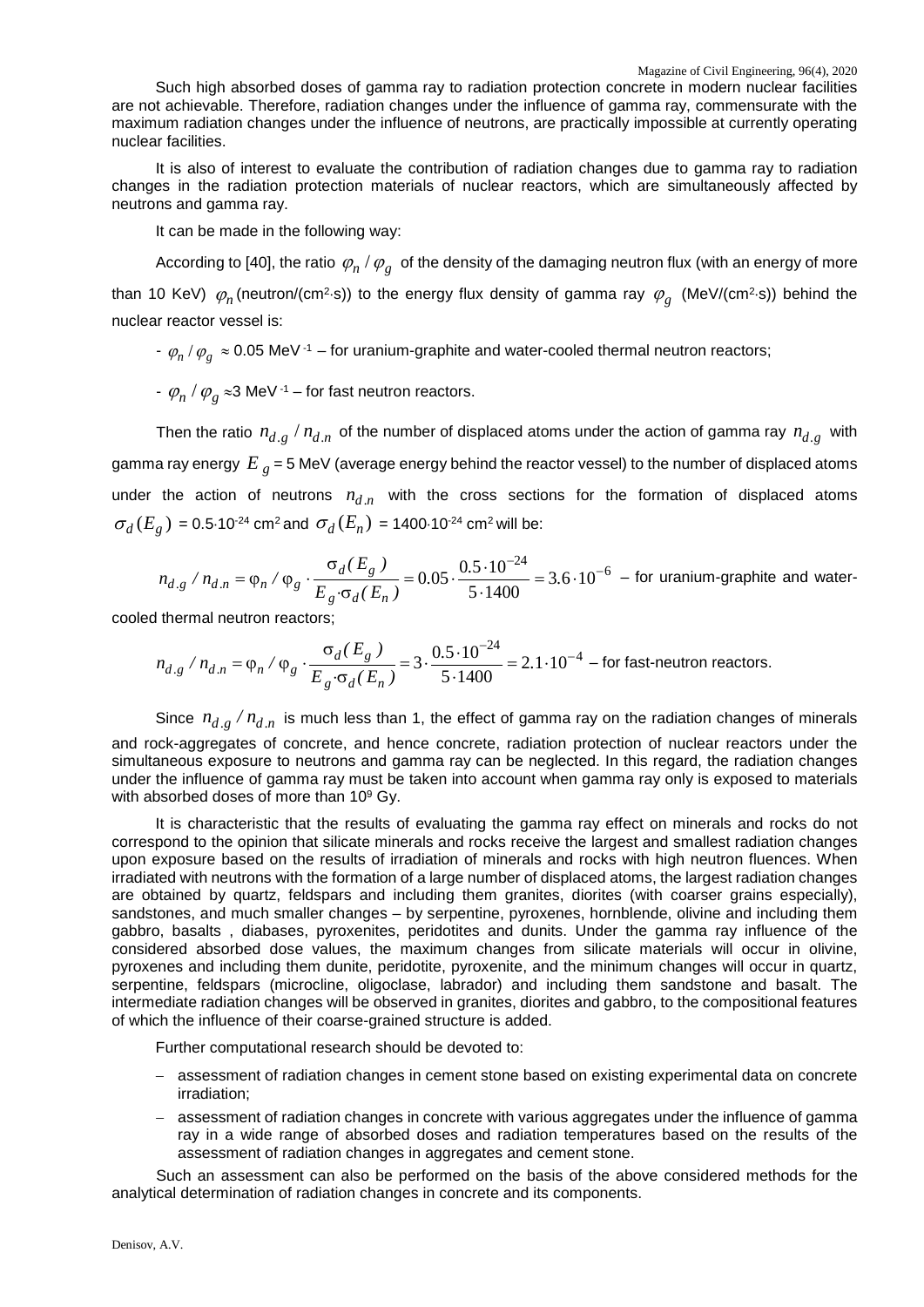## *4. Conclusion*

1. The paper assesses the radiation changes of concrete aggregates under the influence of gamma ray based on analytical methods developed previously during the study of neutron radiation influence. The possibility of using these analytical methods in the case of exposure to gamma ray is discussed and justified in this paper.

2. For practical use of these analytical methods, the relationship between the absorbed dose of gamma radiation of different energies and the number of atoms displaced during irradiation has been established. It was found that the absorbed dose of gamma radiation with an energy of 5 MeV corresponds to 3 times more displaced atoms than the absorbed dose of gamma radiation with an energy of 2 MeV.

3. As a result of the calculations, the radiation changes of the main types of rocks - concrete aggregates (igneous, sedimentary rocks and ores) under the influence of gamma radiation with an average energy of 2 MeV and 5 MeV after irradiation to absorbed doses from 10<sup>5</sup> to 10<sup>11</sup> Gy at 30 °C, 100 °C and 300 °C were estimated. For this purpose, the radiation changes of the main rock-forming minerals were calculated, and the radiation changes of rocks of concrete aggregates were calculated from them.

4. It has been established that the noticeable radiation changes in the examined minerals and aggregate rocks will occur only at absorbed doses of gamma ray greater than  $D_{q0} = 1.10^9 - 1.10^{10}$  Gy for

gamma rays with an energy of 5 MeV and  $D_{q0}$  = 3⋅10<sup>9</sup> - 3⋅10<sup>10</sup> Gy for 2 MeV gamma rays. The radiation changes in the volume of minerals increase with a rise in the absorbed dose and decrease in silicate class minerals and silicate rocks with an increase in the irradiation temperature.

5. At 30 °C, the largest increase in volume under the influence of gamma radiation in the studied range of absorbed doses will occur in minerals of the silicate class. The maximum increase in volume during irradiation at 30 °C will occur in olivine (up to 0.3 %). A minimal and insignificant increase in volume will be observed in magnetite (up to 0.007 %). The radiation change in the volume of minerals decreases in the direction: olivine-pyroxenes (diopside, enstatite) →hornblende→quartz, serpentine, calcite, dolomite→microcline, oligoclase, labrador, hematite→magnetite.

6. With an increase in the irradiation temperature from 30 °C to 100 °C and 300 °C, the radiation changes of silicate class minerals decrease, while the radiation changes of carbonate class minerals (calcite, dolomite) and iron oxides (hematite, magnetite) do not change. Moreover, the effect of temperature increases with the rise of irradiation temperature. At 100 °C, the radiation increase in the volume of silicates decreases by 11–18 times and becomes insignificant and at 300 °C it decreases by 400–1800 times compared with the change in volume at 30 °C and becomes insignificant. In this regard, the ratio between radiation changes in the volume of various minerals changes, the upper and lower boundaries of the changes in volume decrease, and the increase in the volume of silicate class minerals becomes smaller than that of carbonates and iron oxides.

7. In quartz glass, regardless of the irradiation temperature, there will be a decrease in volume (up to -0.3%).

8. Radiation changes in the volume of rocks of concrete aggregates increase with an increase in the absorbed dose and decrease in rocks consisting of minerals of the silicate class with an increase in the irradiation temperature.

9. At 30 °C, according to the results of calculations, the greatest increase in volume and decrease in strength under the influence of gamma radiation in the studied range of absorbed doses will occur in rocks consisting of silicate class minerals.

10. The largest increase in volume under the influence of gamma radiation during irradiation at 30 °C will be observed in dunite (up to 0.36 %), peridotite (up to 0.31 %) and pyroxenite (up to 0.28 %). The smallest, insignificant increase in volume will occur in magnetite ore (up to 0.0066 %). The radiation change in the volume of rocks decreases in the direction of: dunite, peridotite and pyroxenite→granite, diorite and gabbro (up to 0.22 %)→basalt, sandstone, limestone and dolomite (up to 0.059%)→magnetite ore (up to 0.018 %)→hematite ore.

11. The greatest decrease in strength during irradiation at 30  $°C$  will be observed in granite (up to -8.7 %). Almost half less reduction of strength will occur in dunite (up to -5.8 %), peridotite (up to -5.4 %), pyroxenite (up to -4.2 %) and gabbro (-4.3 %). In other rocks, the reduction of strength is not significant and is -1.3 % or less, but it decreases in the direction of: limestone (to -1.3 %)→basalt (to -0.6 %)→hematite and magnetite ore (to -0.1 %).

12.With an increase in the irradiation temperature from 30 °C to 100 °C and 300 °C, the radiation changes of silicate aggregate rocks decrease, while the radiation changes of carbonate and ore aggregate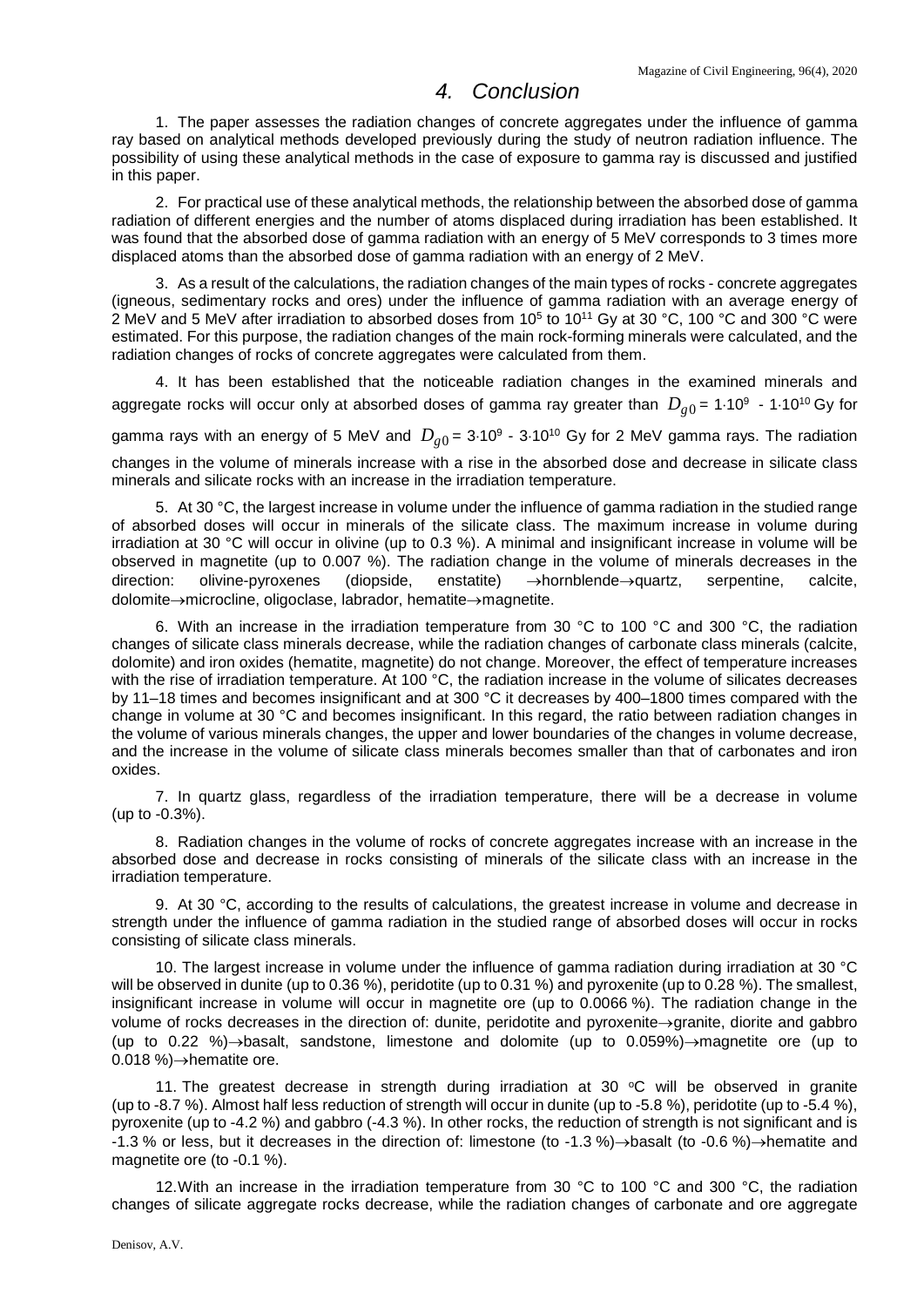rocks do not change. At 100 °C, the increase in the volume of silicate rocks in addition to basalt decreases by 13-31 times, and at 300 °C decreases by 300–970 times compared to the change in volume at 30 °C. In basalt, the decrease is about 2 times at 100 °C and about 80 times at 300 °C. In this regard, the ratio between the radiation changes in the volume of various silicate and carbonate, ore rocks changes, the upper and lower limits of volume changes are reduced, and the increase in the volume of silicate rocks become less than of carbonate and ore rocks. Radiation changes in strength with increasing irradiation temperature change similarly to changes in volume.

13. In general, it can be noted that even with the absorbed dose of  $10^{11}$  Gy gamma ray the changes of rocks-concrete aggregates are not great (an increase in volume is no more than 0.36 %, a decrease in strength is no more than 8.7 %). In this regard, the changes in concrete under the influence of gamma ray at the considered absorbed doses will not be significant.

14.The calculated radiation changes of minerals and rock aggregates of concrete under the action of gamma radiation are much smaller than the maximum changes established during neutron irradiation (an increase in volume is to 18–23 %, a decrease in strength is to 100 % in silicate materials, an increase in volume is to 3 % in carbonate and oxide materials). According to the results of calculations, the radiation changes under the action of gamma ray, commensurate with the maximum radiation changes under the action of neutrons in nuclear facilities operating at the present time are practically impossible.

15.The calculations have shown that the influence of gamma ray on the radiation changes of minerals and rock aggregates of concrete, and therefore concrete, the radiation protection of nuclear reactors with the simultaneous exposure to neutrons and gamma ray can be neglected. In this regard, the radiation changes under the influence of gamma radiation must be taken into account when only gamma ray is applied to materials and when absorbed doses are greater than 10<sup>9</sup> Gy.

## **References**

- 1. Kelly, B., Brocklehurst, J., Mottershead, D., McNearney, S. The Effects of Reactor Radiation on Concrete. Proceedings of the Second Information Meeting on Pre Stress Concrete and Reactor Pressure Vessels and their Thermal Isolation. EUR-4531, 1969. Pp. 237–265.
- 2. Gray, B.S. The Effect of Reactor Radiation on Cements and Concrete. Proceedings of an information exchange meeting on results of concrete irradiation programmes. EUR 4751 f-e Brussels (Belgium), April 19, 1971. Commission of the European Communities, Luxembourg, 1972. Pp. 17-39
- 3. Elleuch, L., Dubois, F., Rappeneau, J. Effects of Neutron Radiation on Special Concretes and Their Components. Special Publicationof The American Concrete Institute SP-34, 1972. Pp. 1071–1108.
- 4. Dubrovskiy, V.B., Lavdanskiy, P.A., Pergamenshchik, B.K., Solovyev, V.N. Radiatsionnaya stoykost materialov [Radiation Stability of Materials Handbook]. Spravochnik. Pod obshey red. V.B. Dubrovskogo. Ed. V.B. Dubrovsky. Moscow: Atomizdat, 1973. 264 p.(rus)
- 5. Dubrovsky, V. B. Radiatsionnaya stoykost stroitelnykh materialov [Radiation Stability of building materials] Moscow: Stroyizdat, 1977. 278 p.(rus)
- 6. Hilsdorf, H.K., Kropp, J., Koch, H. J. The effects of nuclear radiation on the mechanical properties of concrete. Proceedings of the Douglas McHenry International Symposium on Concrete and Concrete Structures, ACI SP 55-10, American Concrete Institute, Mexico City, Mexico, 1978. Pp. 223–251.
- 7. Kaplan, M.F. Concrete Radiation Shielding. Concrete Design and Construction Series. Harlow: Longman Scientific, 1989. 457 p.
- 8. Denisov, A.V., Dubrovskiy, V.B., Krivokoneva, G.K. Radiatsionnyye izmeneniya mineralov zapolniteley betonov i ikh analiticheskoye opredeleniye [Radiation-induced changes in concrete aggregates minerals and analytical determination]. Voprosy atomnoy nauki i tekhniki. 1984. No 2 (18). Pp. 31–40. (rus)
- 9. Denisov, A. V., Dubrovskiy, V.B. Analiticheskoe opredelenie radiatsionnogo izmeneniya svoystv materialov zapolniteley betonov [Analytical determination of radiation changes in the properties of concrete aggregate materials]. Voprosy atomnoy nauki i tekhniki. 1984. No. 2(18). Pp. 45–57. (rus)
- 10. Muzalevskiy, L.P. Prognozirovaniye stepeni izmeneniya prochnosti i radiatsionnyh deformaciy betona [Forecasting of degree of change of durability and radiating deformations of concrete]. Trudy Tretey Vsesoyuznoy nauchnoy konferencii po zashchite ot ioniziruyushchih izlucheniy yaderno-tekhnicheskih ustanovok [Works of the Third All-Union scientific conference on protection from Ionising radiation of Nuclear-technical installations]. Vol. 5. Tbilisi: Iz-vo TGU, 1985. Pp. 116–125. (rus)
- 11. Denisov, A.V., Dubrovskiy, V.B., Yershov, V.Yu. et. al. Radiatsionno -Temperaturnyye izmeneniya svoystv portlandcementnogo kamnya betona i avisimosti dlya ih prognozirovaniya [Radiation -thermal changes of properties of hardened cement paste and functions for their predictions]. Voprosy atomnoy nauki i tekhniki. 1989. No. 2. Pp. 20–35. (rus)
- 12. Muzalevskiy, L.P. Radiatsionnye izmeneniya tyazhelyh betonov i metod ih analiticheskogo opredeleniya [Radiating changes of heavy concrete and method of their analytical definition]. Dissertaciya na soiskaniye uchenoy stepeni kandidata tekhnicheskih nauk [Candidate of technical sciences (PhD) dissertation]. Moscow, 1989. 240 p. (rus)
- 13. Fillmore, D.L. Literature Review of the Effects of Radiation and Temperature on the Aging of Concrete. Technical Report INEL/EXT-04-02319. Idaho National Engineering and Environmental Laboratory. Bechtel BWXT Idaho, LLC. Prepared for the Central Research Institute of Electric Power Institute. September 2004.
- 14. Denisov, A.V., Dubrovskiy, V.B., Solovev, V.N. Radiatsionnaya stoykost mineralnyh i polimernyh stroitelnyh materialov [Radiating stability of mineral and polymeri c building materials]. Moscow: Izdatelskiy dom MEI, 2012. 284 p. (rus)
- 15. William, K., Xi, Y., Naus, D. A review of the effects of radiation on microstructure and properties of concretes used in Nuclear Power Plants. Tech. Rep. NUREG/CR -7171 ORNL/TM - 2013/263, US Nuclear Regulatory Commission, Oak Ridge National Laboratory. 2013.
- 16. Field, K.G., Remec, I., Le Pape, Y. Radiation effects in concrete for nuclear power plants Part I: Quantification of radiation exposure and radiation effects. Nuclear Engineering and Design. 2015. 282. Pp. 126–143.